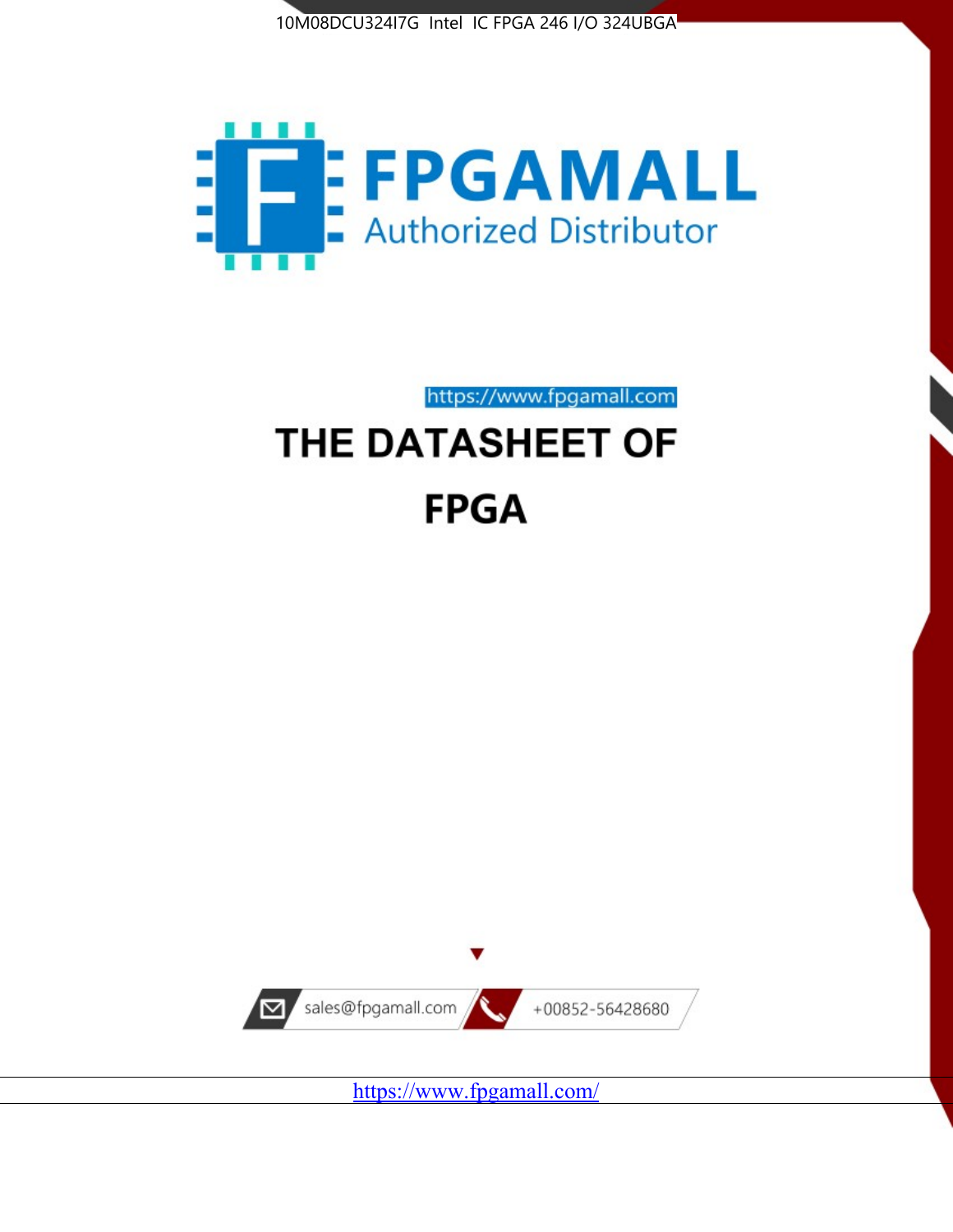10M08DCU324I7G Intel IC FPGA 246 I/O 324UBGA



# **Intel® MAX® 10 FPGA Device Overview**



**M10-OVERVIEW | 2017.12.15** Latest document on the web: **[PDF](https://www.altera.com/en_US/pdfs/literature/hb/max-10/m10_overview.pdf)** | **[HTML](https://www.altera.com/documentation/myt1396938463674.html)**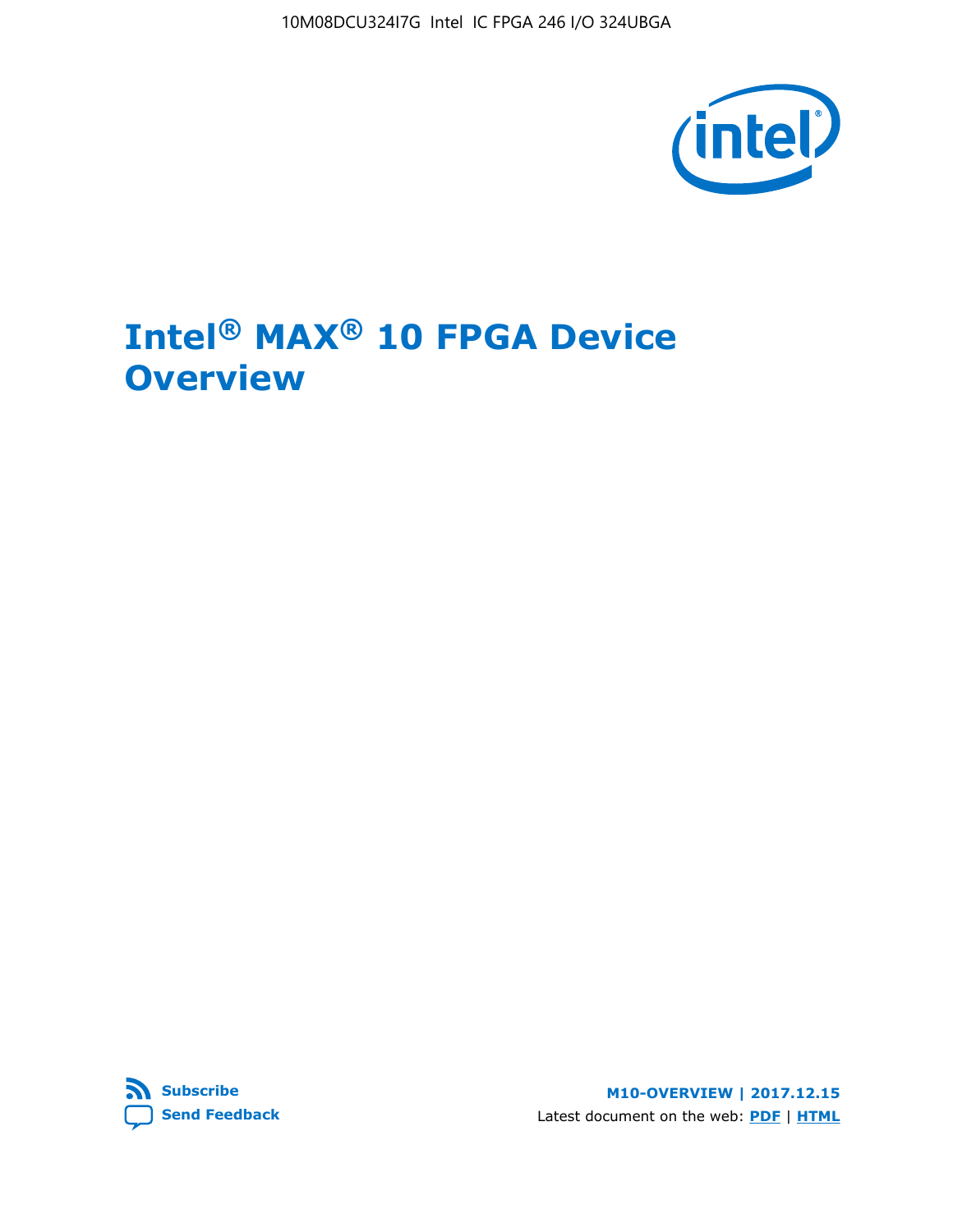

*Contents*

# **Contents**

| Intel® MAX® 10 FPGA Device Overview………………………………………………………………………………………3 |  |
|-----------------------------------------------------------------------|--|
|                                                                       |  |
|                                                                       |  |
|                                                                       |  |
|                                                                       |  |
|                                                                       |  |
|                                                                       |  |
|                                                                       |  |
|                                                                       |  |
|                                                                       |  |
|                                                                       |  |
|                                                                       |  |
|                                                                       |  |
|                                                                       |  |
|                                                                       |  |
|                                                                       |  |
|                                                                       |  |
|                                                                       |  |
|                                                                       |  |
|                                                                       |  |
| Document Revision History for Intel MAX 10 FPGA Device Overview 13    |  |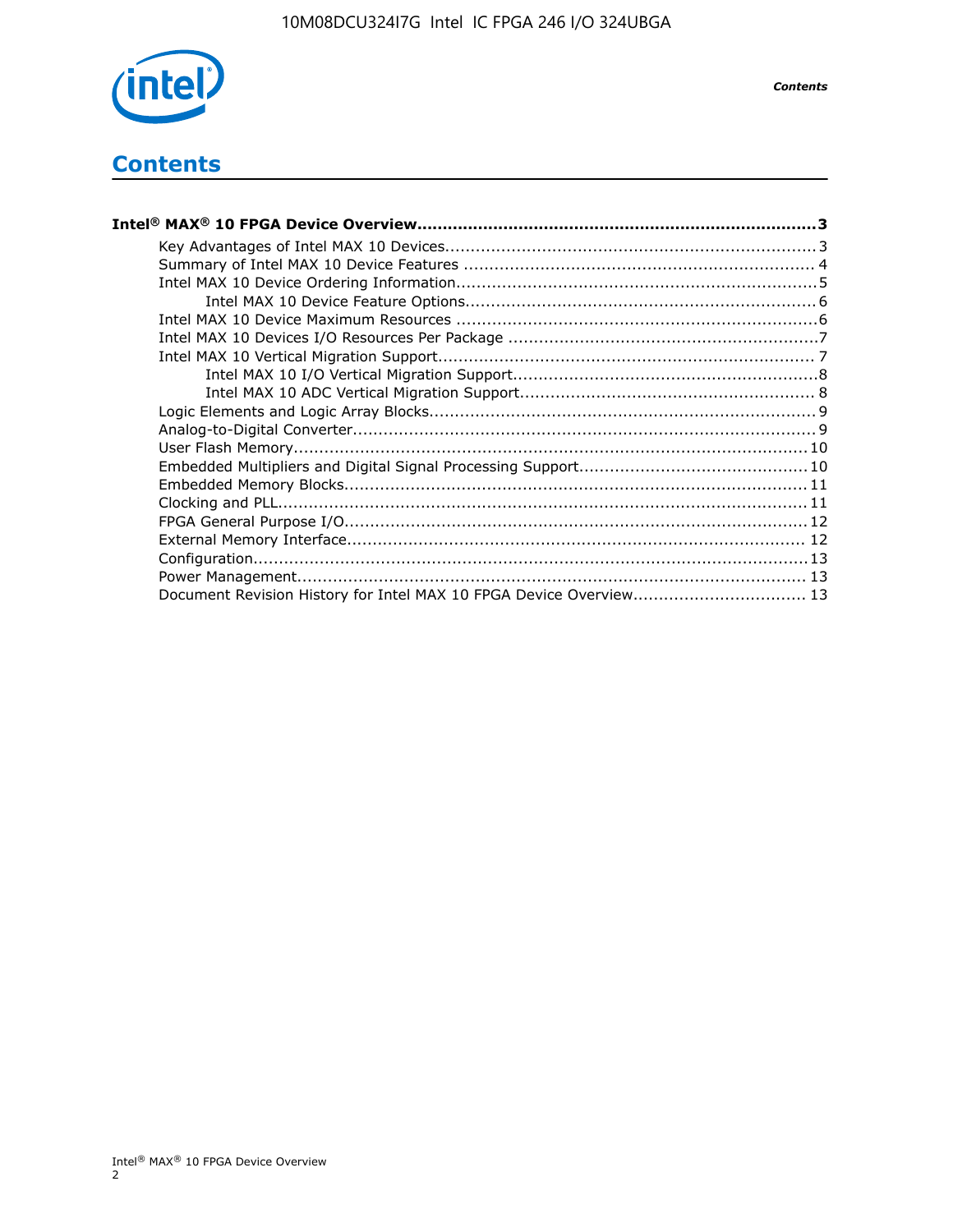

# **Intel® MAX® 10 FPGA Device Overview**

Intel<sup>®</sup> MAX<sup>®</sup> 10 devices are single-chip, non-volatile low-cost programmable logic devices (PLDs) to integrate the optimal set of system components.

The highlights of the Intel MAX 10 devices include:

- Internally stored dual configuration flash
- User flash memory
- Instant on support
- Integrated analog-to-digital converters (ADCs)
- Single-chip Nios II soft core processor support

Intel MAX 10 devices are the ideal solution for system management, I/O expansion, communication control planes, industrial, automotive, and consumer applications.

#### **Related Links**

[Intel MAX 10 FPGA Device Datasheet](https://www.altera.com/documentation/mcn1397700832153.html#mcn1397643748870)

# **Key Advantages of Intel MAX 10 Devices**

## **Table 1. Key Advantages of Intel MAX 10 Devices**

| <b>Advantage</b>               | <b>Supporting Feature</b>                                                                                                                                                                                  |  |  |  |
|--------------------------------|------------------------------------------------------------------------------------------------------------------------------------------------------------------------------------------------------------|--|--|--|
| Simple and fast configuration  | Secure on-die flash memory enables device configuration in less than 10 ms                                                                                                                                 |  |  |  |
| Flexibility and integration    | Single device integrating PLD logic, RAM, flash memory, digital signal<br>processing (DSP), ADC, phase-locked loop (PLL), and I/Os<br>Small packages available from 3 mm $\times$ 3 mm                     |  |  |  |
| Low power                      | Sleep mode—significant standby power reduction and resumption in less than<br>$1 \text{ ms}$<br>Longer battery life-resumption from full power-off in less than 10 ms                                      |  |  |  |
| 20-year-estimated life cycle   | Built on TSMC's 55 nm embedded flash process technology                                                                                                                                                    |  |  |  |
| High productivity design tools | Intel Quartus <sup>®</sup> Prime Lite edition (no cost license)<br>Platform Designer (Standard) system integration tool<br>DSP Builder for Intel FPGAs<br>Nios <sup>®</sup> II Embedded Design Suite (EDS) |  |  |  |

Intel Corporation. All rights reserved. Intel, the Intel logo, Altera, Arria, Cyclone, Enpirion, MAX, Nios, Quartus and Stratix words and logos are trademarks of Intel Corporation or its subsidiaries in the U.S. and/or other countries. Intel warrants performance of its FPGA and semiconductor products to current specifications in accordance with Intel's standard warranty, but reserves the right to make changes to any products and services at any time without notice. Intel assumes no responsibility or liability arising out of the application or use of any information, product, or service described herein except as expressly agreed to in writing by Intel. Intel customers are advised to obtain the latest version of device specifications before relying on any published information and before placing orders for products or services. \*Other names and brands may be claimed as the property of others.

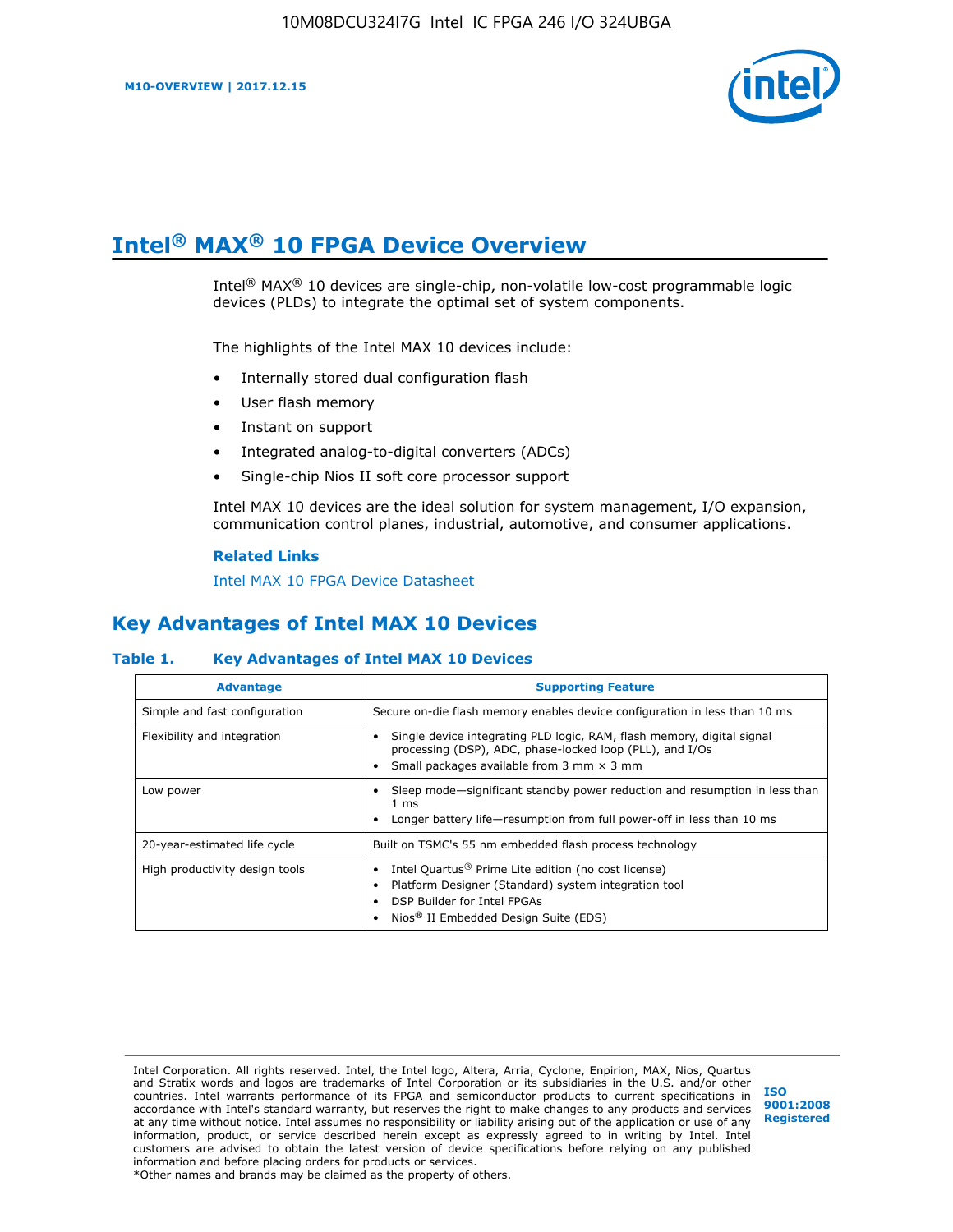

# **Summary of Intel MAX 10 Device Features**

## **Table 2. Summary of Features for Intel MAX 10 Devices**

| <b>Feature</b>                       | <b>Description</b>                                                                                                                                                                                                                                                                                         |
|--------------------------------------|------------------------------------------------------------------------------------------------------------------------------------------------------------------------------------------------------------------------------------------------------------------------------------------------------------|
| Technology                           | 55 nm TSMC Embedded Flash (Flash + SRAM) process technology                                                                                                                                                                                                                                                |
| Packaging                            | Low cost, small form factor packages-support multiple packaging<br>technologies and pin pitches<br>Multiple device densities with compatible package footprints for seamless<br>migration between different device densities<br>RoHS6-compliant                                                            |
| Core architecture                    | 4-input look-up table (LUT) and single register logic element (LE)<br>$\bullet$<br>LEs arranged in logic array block (LAB)<br>$\bullet$<br>Embedded RAM and user flash memory<br>$\bullet$<br>Clocks and PLLs<br>$\bullet$<br>Embedded multiplier blocks<br>$\bullet$<br>General purpose I/Os<br>$\bullet$ |
| Internal memory blocks               | M9K-9 kilobits (Kb) memory blocks<br>$\bullet$<br>Cascadable blocks to create RAM, dual port, and FIFO functions<br>$\bullet$                                                                                                                                                                              |
| User flash memory (UFM)              | User accessible non-volatile storage<br>$\bullet$<br>High speed operating frequency<br>$\bullet$<br>Large memory size<br>High data retention<br>$\bullet$<br>Multiple interface option                                                                                                                     |
| Embedded multiplier blocks           | One $18 \times 18$ or two 9 $\times$ 9 multiplier modes<br>$\bullet$<br>Cascadable blocks enabling creation of filters, arithmetic functions, and image<br>processing pipelines                                                                                                                            |
| <b>ADC</b>                           | 12-bit successive approximation register (SAR) type<br>$\bullet$<br>Up to 17 analog inputs<br>$\bullet$<br>Cumulative speed up to 1 million samples per second (MSPS)<br>Integrated temperature sensing capability<br>$\bullet$                                                                            |
| Clock networks                       | Global clocks support<br>$\bullet$<br>High speed frequency in clock network                                                                                                                                                                                                                                |
| Internal oscillator                  | Built-in internal ring oscillator                                                                                                                                                                                                                                                                          |
| PLLs                                 | • Analog-based<br>Low jitter<br>$\bullet$<br>High precision clock synthesis<br>$\bullet$<br>Clock delay compensation<br>$\bullet$<br>Zero delay buffering<br>$\bullet$<br>Multiple output taps<br>$\bullet$                                                                                                |
| General-purpose I/Os (GPIOs)         | • Multiple I/O standards support<br>On-chip termination (OCT)<br>$\bullet$<br>Up to 830 megabits per second (Mbps) LVDS receiver, 800 Mbps LVDS<br>transmitter                                                                                                                                             |
| External memory interface (EMIF) (1) | Supports up to 600 Mbps external memory interfaces:<br>continued                                                                                                                                                                                                                                           |

<sup>(1)</sup> EMIF is only supported in selected Intel MAX 10 device density and package combinations. Refer to the *External Memory Interface User Guide* for more information.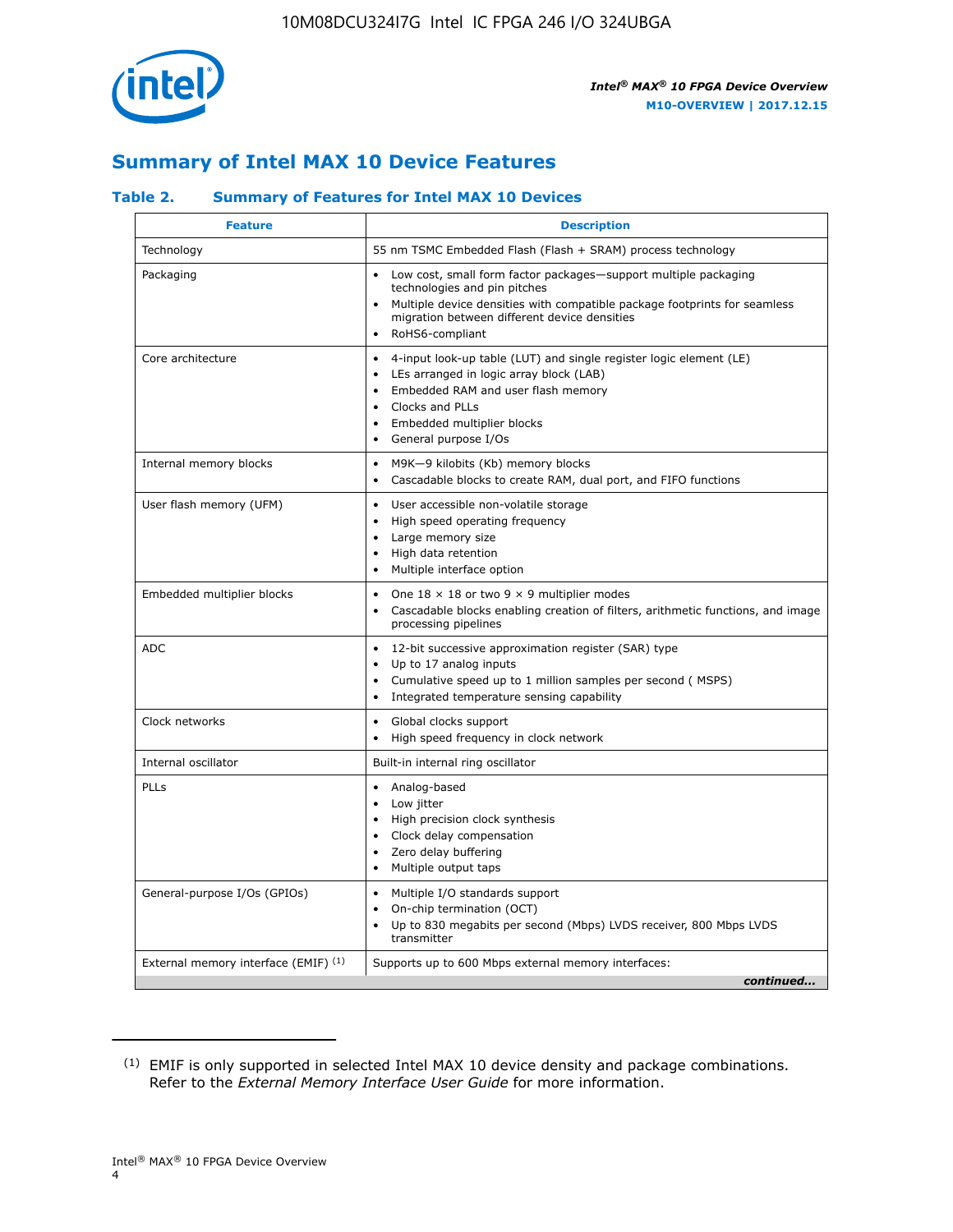

| <b>Feature</b>                | <b>Description</b>                                                                                                                                                                                                                                                                                                                                                                                                                               |  |  |  |
|-------------------------------|--------------------------------------------------------------------------------------------------------------------------------------------------------------------------------------------------------------------------------------------------------------------------------------------------------------------------------------------------------------------------------------------------------------------------------------------------|--|--|--|
|                               | DDR3, DDR3L, DDR2, LPDDR2 (on 10M16, 10M25, 10M40, and 10M50.)<br>SRAM (Hardware support only)<br><i>Note:</i> For 600 Mbps performance, -6 device speed grade is required.<br>Performance varies according to device grade (commercial, industrial, or<br>automotive) and device speed grade $(-6 \text{ or } -7)$ . Refer to the <i>Intel MAX</i><br>10 FPGA Device Datasheet or External Memory Interface Spec Estimator<br>for more details. |  |  |  |
| Configuration                 | Internal configuration<br>JTAG<br>٠<br>Advanced Encryption Standard (AES) 128-bit encryption and compression<br>options<br>Flash memory data retention of 20 years at 85 $^{\circ}$ C                                                                                                                                                                                                                                                            |  |  |  |
| Flexible power supply schemes | Single- and dual-supply device options<br>Dynamically controlled input buffer power down<br>Sleep mode for dynamic power reduction                                                                                                                                                                                                                                                                                                               |  |  |  |

# **Intel MAX 10 Device Ordering Information**

#### **Figure 1. Sample Ordering Code and Available Options for Intel MAX 10 Devices**



*Note:* The –I6 and –A6 speed grades of the Intel MAX 10 FPGA devices are not available by default in the Intel Quartus Prime software. Contact your local Intel sales representatives for support.

#### **Related Links**

#### [Intel FPGA Product Selector](http://www.altera.com/products/selector/psg-selector.html)

Provides the latest information about Intel FPGAs.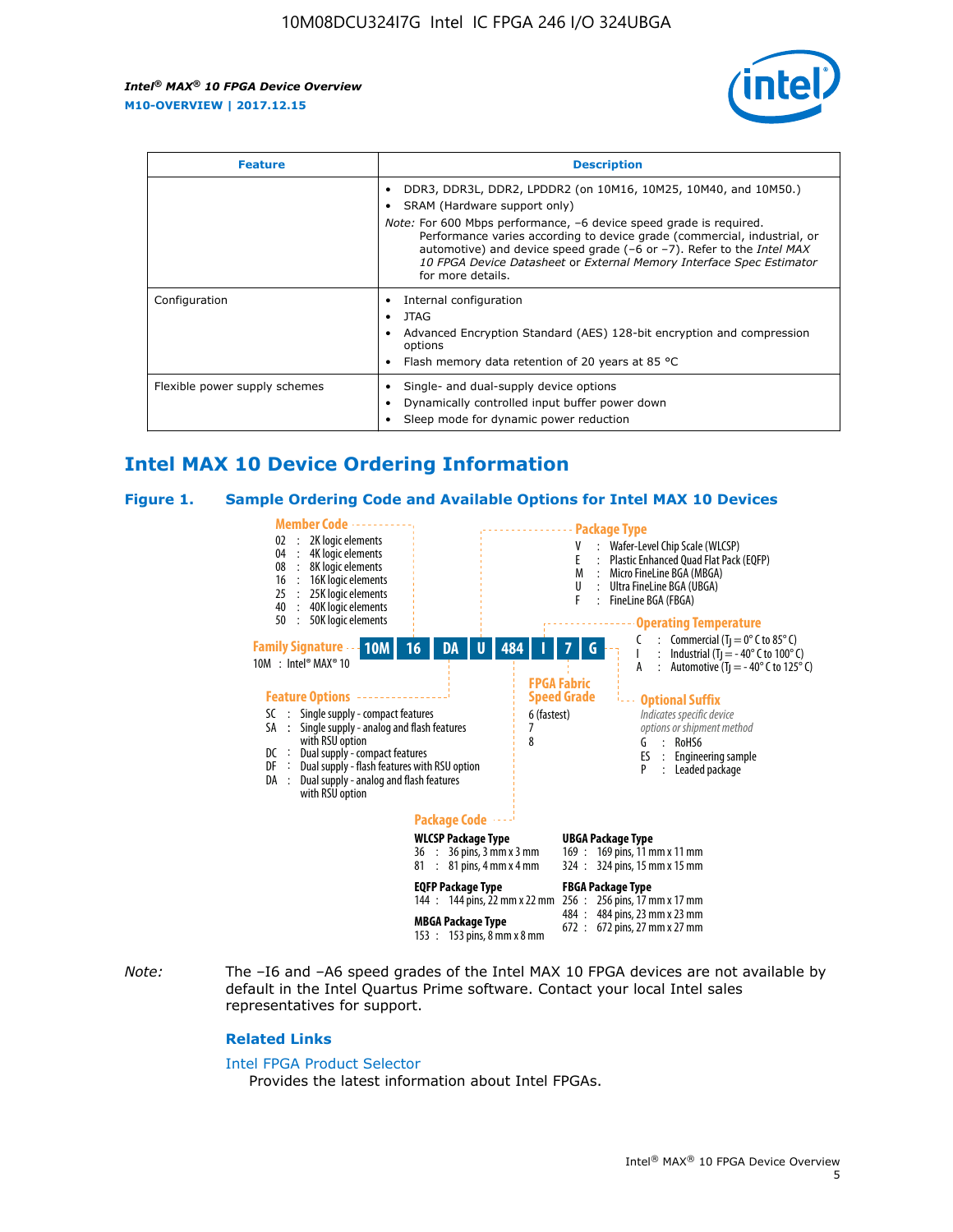

## **Intel MAX 10 Device Feature Options**

## **Table 3. Feature Options for Intel MAX 10 Devices**

| <b>Option</b> | <b>Feature</b>                                                                                                                                                                          |
|---------------|-----------------------------------------------------------------------------------------------------------------------------------------------------------------------------------------|
| Compact       | Devices with core architecture featuring single configuration image with self-configuration capability                                                                                  |
| Flash         | Devices with core architecture featuring:<br>Dual configuration image with self-configuration capability<br>Remote system upgrade capability<br>Memory initialization                   |
| Analog        | Devices with core architecture featuring:<br>Dual configuration image with self-configuration capability<br>Remote system upgrade capability<br>Memory initialization<br>Integrated ADC |

# **Intel MAX 10 Device Maximum Resources**

## **Table 4. Maximum Resource Counts for Intel MAX 10 Devices**

| <b>Resource</b>              |                            | <b>Device</b> |                |                |                |                |                |                |
|------------------------------|----------------------------|---------------|----------------|----------------|----------------|----------------|----------------|----------------|
|                              |                            | <b>10M02</b>  | 10M04          | <b>10M08</b>   | <b>10M16</b>   | <b>10M25</b>   | <b>10M40</b>   | <b>10M50</b>   |
|                              | Logic Elements (LE) (K)    | 2             | 4              | 8              | 16             | 25             | 40             | 50             |
| M9K Memory (Kb)              |                            | 108           | 189            | 378            | 549            | 675            | 1,260          | 1,638          |
|                              | User Flash Memory (Kb) (2) | 96            | 1,248          | 1,376          | 2,368          | 3,200          | 5,888          | 5,888          |
| $18 \times 18$ Multiplier    |                            | 16            | 20             | 24             | 45             | 55             | 125            | 144            |
| <b>PLL</b>                   |                            | 2             | $\overline{2}$ | $\overline{2}$ | 4              | $\overline{4}$ | 4              | $\overline{4}$ |
| GPIO                         |                            | 246           | 246            | 250            | 320            | 360            | 500            | 500            |
| <b>LVDS</b>                  | Dedicated<br>Transmitter   | 15            | 15             | 15             | 22             | 24             | 30             | 30             |
|                              | Emulated<br>Transmitter    | 114           | 114            | 116            | 151            | 171            | 241            | 241            |
|                              | Dedicated Receiver         | 114           | 114            | 116            | 151            | 171            | 241            | 241            |
| Internal Configuration Image |                            | $\mathbf{1}$  | $\overline{2}$ | $\overline{2}$ | $\overline{2}$ | 2              | $\overline{2}$ | $\overline{2}$ |
| <b>ADC</b>                   |                            |               | 1              | $\mathbf{1}$   | $\mathbf{1}$   | 2              | 2              | 2              |

<sup>(2)</sup> The maximum possible value including user flash memory and configuration flash memory. For more information, refer to [Intel MAX 10 User Flash Memory User Guide](https://www.altera.com/documentation/vgo1395753117436.html#vgo1395811844282).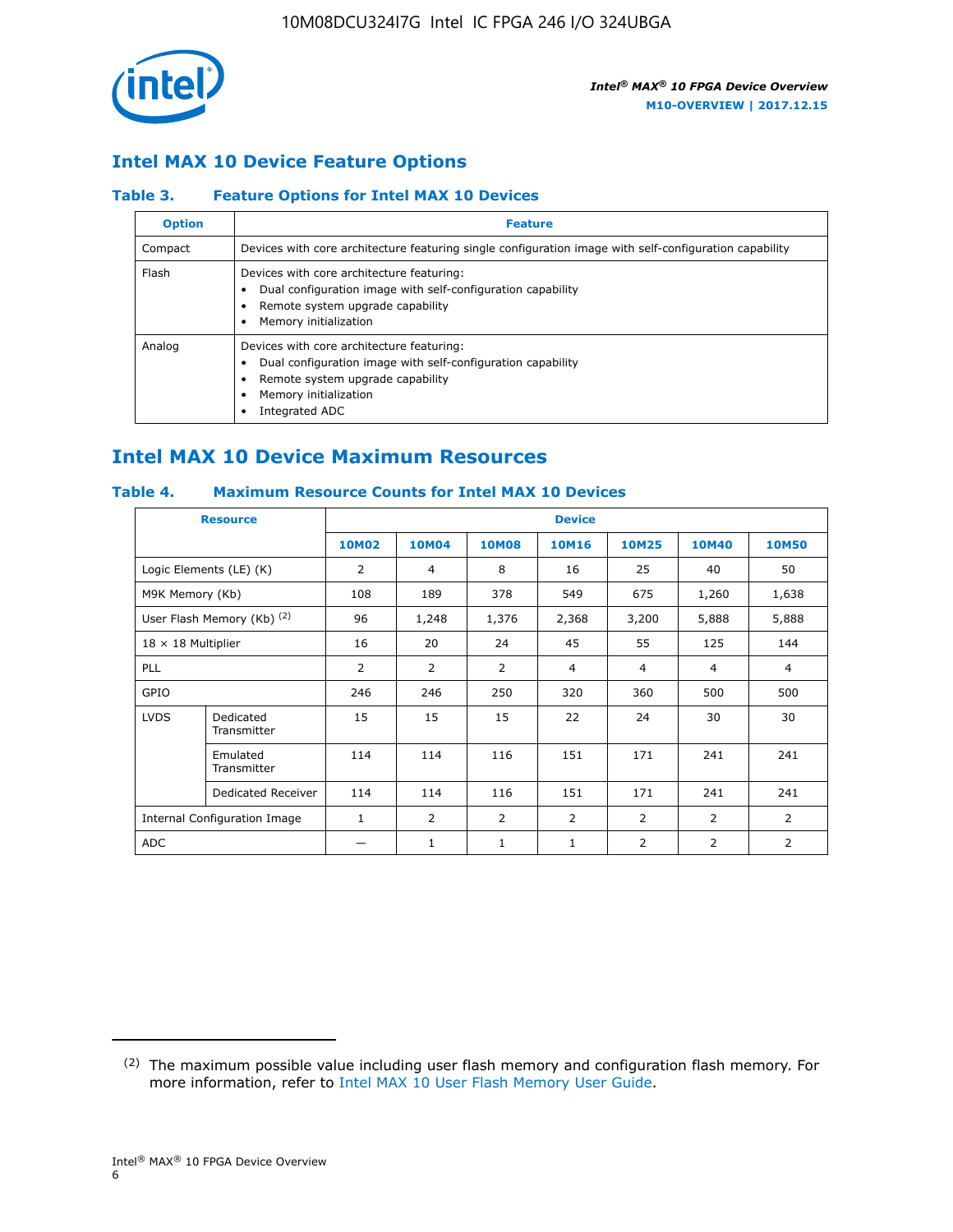

# **Intel MAX 10 Devices I/O Resources Per Package**

## **Table 5. Package Plan for Intel MAX 10 Single Power Supply Devices**

| <b>Device</b> |                   | <b>Package</b>                     |                      |                             |                                      |  |  |  |  |
|---------------|-------------------|------------------------------------|----------------------|-----------------------------|--------------------------------------|--|--|--|--|
|               | <b>Type</b>       | M153<br>153-pin MBGA               | U169<br>169-pin UBGA | <b>U324</b><br>324-pin UBGA | E144<br>144-pin EQFP                 |  |  |  |  |
|               | <b>Size</b>       | $8 \text{ mm} \times 8 \text{ mm}$ | 11 mm $\times$ 11 mm | $15$ mm $\times$ 15 mm      | $22 \text{ mm} \times 22 \text{ mm}$ |  |  |  |  |
|               | <b>Ball Pitch</b> | $0.5$ mm                           | $0.8$ mm             | $0.8$ mm                    | $0.5$ mm                             |  |  |  |  |
| 10M02         |                   | 112                                | 130                  | 246                         | 101                                  |  |  |  |  |
| 10M04         |                   | 112                                | 130                  | 246                         | 101                                  |  |  |  |  |
| 10M08         |                   | 112                                | 130                  | 246                         | 101                                  |  |  |  |  |
| 10M16         |                   |                                    | 130                  | 246                         | 101                                  |  |  |  |  |
| 10M25         |                   |                                    |                      |                             | 101                                  |  |  |  |  |
| 10M40         |                   |                                    |                      |                             | 101                                  |  |  |  |  |
| 10M50         |                   |                                    |                      |                             | 101                                  |  |  |  |  |

## **Table 6. Package Plan for Intel MAX 10 Dual Power Supply Devices**

| <b>Device</b> |                   | <b>Package</b> |                                            |                                                                    |                         |                             |                             |  |  |
|---------------|-------------------|----------------|--------------------------------------------|--------------------------------------------------------------------|-------------------------|-----------------------------|-----------------------------|--|--|
|               | <b>Type</b>       | <b>V36</b>     | <b>V81</b>                                 | <b>U324</b><br>36-pin WLCSP 81-pin WLCSP 324-pin UBGA 256-pin FBGA | <b>F256</b>             | <b>F484</b><br>484-pin FBGA | <b>F672</b><br>672-pin FBGA |  |  |
|               | <b>Size</b>       |                | $3$ mm $\times$ 3 mm $ 4$ mm $\times$ 4 mm | $15$ mm $\times$ 15<br>mm                                          | 17 mm $\times$ 17<br>mm | $23$ mm $\times$ 23<br>mm   | $27$ mm $\times$ 27<br>mm   |  |  |
|               | <b>Ball Pitch</b> | $0.4$ mm       | $0.4$ mm                                   | $0.8$ mm                                                           | 1.0 <sub>mm</sub>       | 1.0 <sub>mm</sub>           | 1.0 <sub>mm</sub>           |  |  |
| 10M02         |                   | 27             |                                            | 160                                                                |                         |                             |                             |  |  |
| 10M04         |                   |                |                                            | 246                                                                | 178                     |                             |                             |  |  |
| 10M08         |                   |                | 56                                         | 246                                                                | 178                     | 250                         |                             |  |  |
| 10M16         |                   |                |                                            | 246                                                                | 178                     | 320                         |                             |  |  |
| 10M25         |                   |                |                                            |                                                                    | 178                     | 360                         |                             |  |  |
| 10M40         |                   |                |                                            |                                                                    | 178                     | 360                         | 500                         |  |  |
| 10M50         |                   |                |                                            |                                                                    | 178                     | 360                         | 500                         |  |  |

## **Related Links**

- [Intel MAX 10 General Purpose I/O User Guide](https://www.altera.com/documentation/sam1393999966669.html#sam1394000084476)
- [Intel MAX 10 High-Speed LVDS I/O User Guide](https://www.altera.com/documentation/sam1394433606063.html#sam1394433911642)

# **Intel MAX 10 Vertical Migration Support**

Vertical migration supports the migration of your design to other Intel MAX 10 devices of different densities in the same package with similar I/O and ADC resources.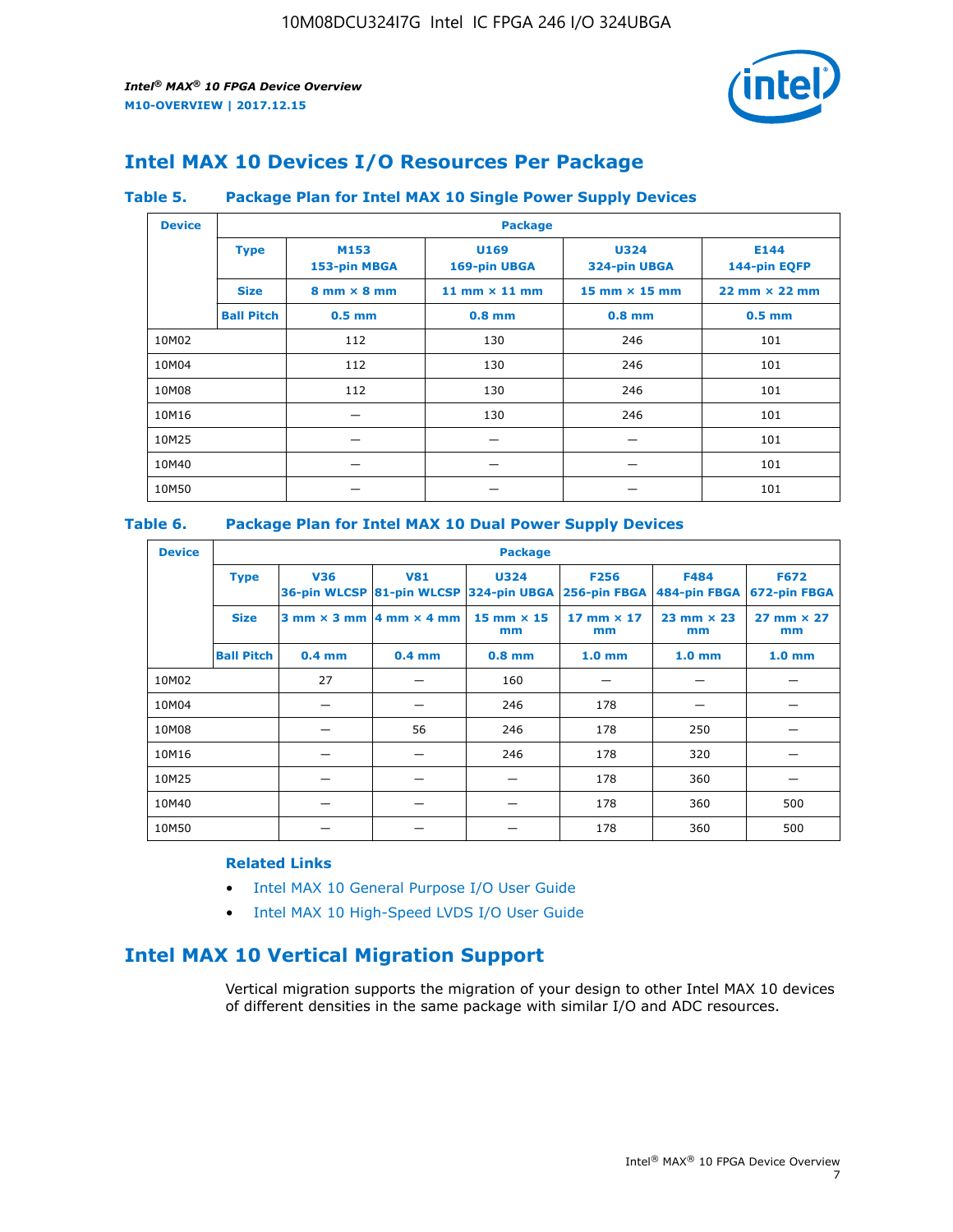

## **Intel MAX 10 I/O Vertical Migration Support**

#### **Figure 2. Migration Capability Across Intel MAX 10 Devices**

- The arrows indicate the migration paths. The devices included in each vertical migration path are shaded. Non-migratable devices are omitted. Some packages have several migration paths. Devices with lesser I/O resources in the same path have lighter shades.
- To achieve the full I/O migration across product lines in the same migration path, restrict I/Os usage to match the product line with the lowest I/O count.

|               | Package                          |            |      |      |             |      |                                    |      |      |  |
|---------------|----------------------------------|------------|------|------|-------------|------|------------------------------------|------|------|--|
| <b>Device</b> | <b>V36</b>                       | <b>V81</b> | M153 | U169 | <b>U324</b> | F256 | E144                               | F484 | F672 |  |
| 10M02         |                                  |            |      |      | 7           |      |                                    |      |      |  |
| 10M04         |                                  |            |      |      |             |      |                                    |      |      |  |
| 10M08         |                                  |            |      |      |             |      |                                    |      |      |  |
| 10M16         |                                  |            |      |      |             |      |                                    |      |      |  |
| 10M25         |                                  |            |      |      |             |      |                                    |      |      |  |
| 10M40         |                                  |            |      |      |             |      |                                    |      |      |  |
| 10M50         |                                  |            |      |      |             |      |                                    |      |      |  |
|               | <b>Dual Power Supply Devices</b> |            |      |      |             |      | <b>Single Power Supply Devices</b> |      |      |  |

*Note:* To verify the pin migration compatibility, use the Pin Migration View window in the Intel Quartus Prime software Pin Planner.

## **Intel MAX 10 ADC Vertical Migration Support**

### **Figure 3. ADC Vertical Migration Across Intel MAX 10 Devices**

The arrows indicate the ADC migration paths. The devices included in each vertical migration path are shaded.

|                                                                                                                                                                                                                         | Package |      |      |                  |      |      |      |  |  |
|-------------------------------------------------------------------------------------------------------------------------------------------------------------------------------------------------------------------------|---------|------|------|------------------|------|------|------|--|--|
| <b>Device</b>                                                                                                                                                                                                           | M153    | U169 | U324 | F <sub>256</sub> | E144 | F484 | F672 |  |  |
| 10M04                                                                                                                                                                                                                   |         |      |      |                  |      |      |      |  |  |
| 10M08                                                                                                                                                                                                                   |         |      |      |                  |      |      |      |  |  |
| 10M16                                                                                                                                                                                                                   |         |      |      |                  |      |      |      |  |  |
| 10M25                                                                                                                                                                                                                   |         |      |      |                  |      |      |      |  |  |
| 10M40                                                                                                                                                                                                                   |         |      |      |                  |      |      |      |  |  |
| 10M50                                                                                                                                                                                                                   |         |      |      |                  |      |      |      |  |  |
| Dual ADC Device: Each ADC (ADC1 and ADC2) supports 1 dedicated analog input pin and 8 dual function pins.<br><b>Single ADC Device:</b> Single ADC that supports 1 dedicated analog input pin and 16 dual function pins. |         |      |      |                  |      |      |      |  |  |

**Single ADC Device:** Single ADC that supports 1 dedicated analog input pin and 8 dual function pins.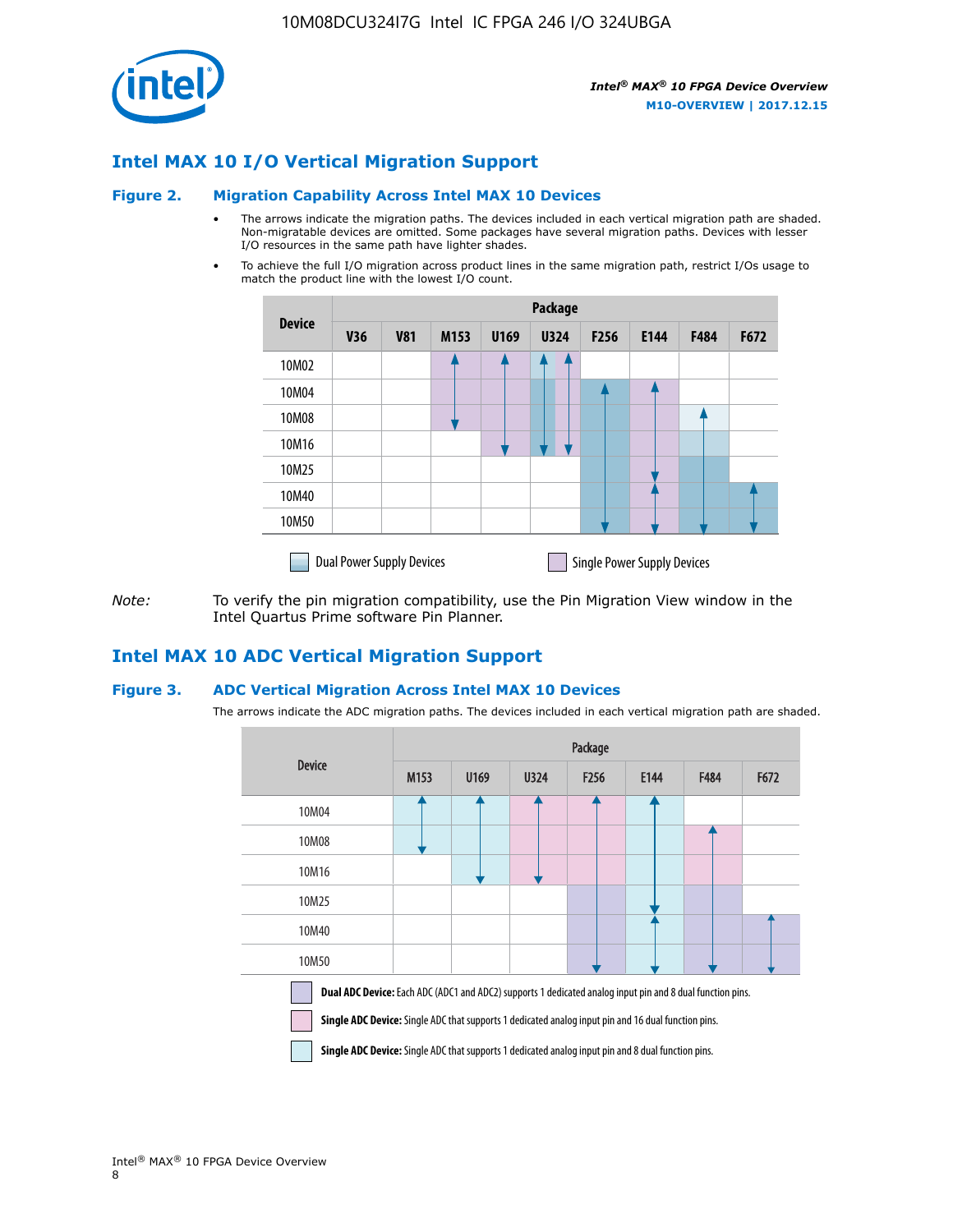

## **Table 7. Pin Migration Conditions for ADC Migration**

| <b>Source</b>     | <b>Target</b>     | <b>Migratable Pins</b>                                                                                            |
|-------------------|-------------------|-------------------------------------------------------------------------------------------------------------------|
| Single ADC device | Single ADC device | You can migrate all ADC input pins                                                                                |
| Dual ADC device   | Dual ADC device   |                                                                                                                   |
| Single ADC device | Dual ADC device   | One dedicated analog input pin.                                                                                   |
| Dual ADC device   | Single ADC device | Eight dual function pins from the ADC1 block of the<br>٠<br>source device to the ADC1 block of the target device. |

# **Logic Elements and Logic Array Blocks**

The LAB consists of 16 logic elements (LE) and a LAB-wide control block. An LE is the smallest unit of logic in the Intel MAX 10 device architecture. Each LE has four inputs, a four-input look-up table (LUT), a register, and output logic. The four-input LUT is a function generator that can implement any function with four variables.

### **Figure 4. Intel MAX 10 Device Family LEs**



## **Analog-to-Digital Converter**

Intel MAX 10 devices feature up to two ADCs. You can use the ADCs to monitor many different signals, including on-chip temperature.

#### **Table 8. ADC Features**

| <b>Feature</b>             | <b>Description</b>                                                                                                                                                                                  |
|----------------------------|-----------------------------------------------------------------------------------------------------------------------------------------------------------------------------------------------------|
| 12-bit resolution          | Translates analog signal to digital data for information processing, computing,<br>data transmission, and control systems<br>Provides a 12-bit digital representation of the observed analog signal |
| Up to 1 MSPS sampling rate | Monitors single-ended external inputs with a cumulative sampling rate of 25<br>kilosamples per second to 1 MSPS in normal mode                                                                      |
|                            |                                                                                                                                                                                                     |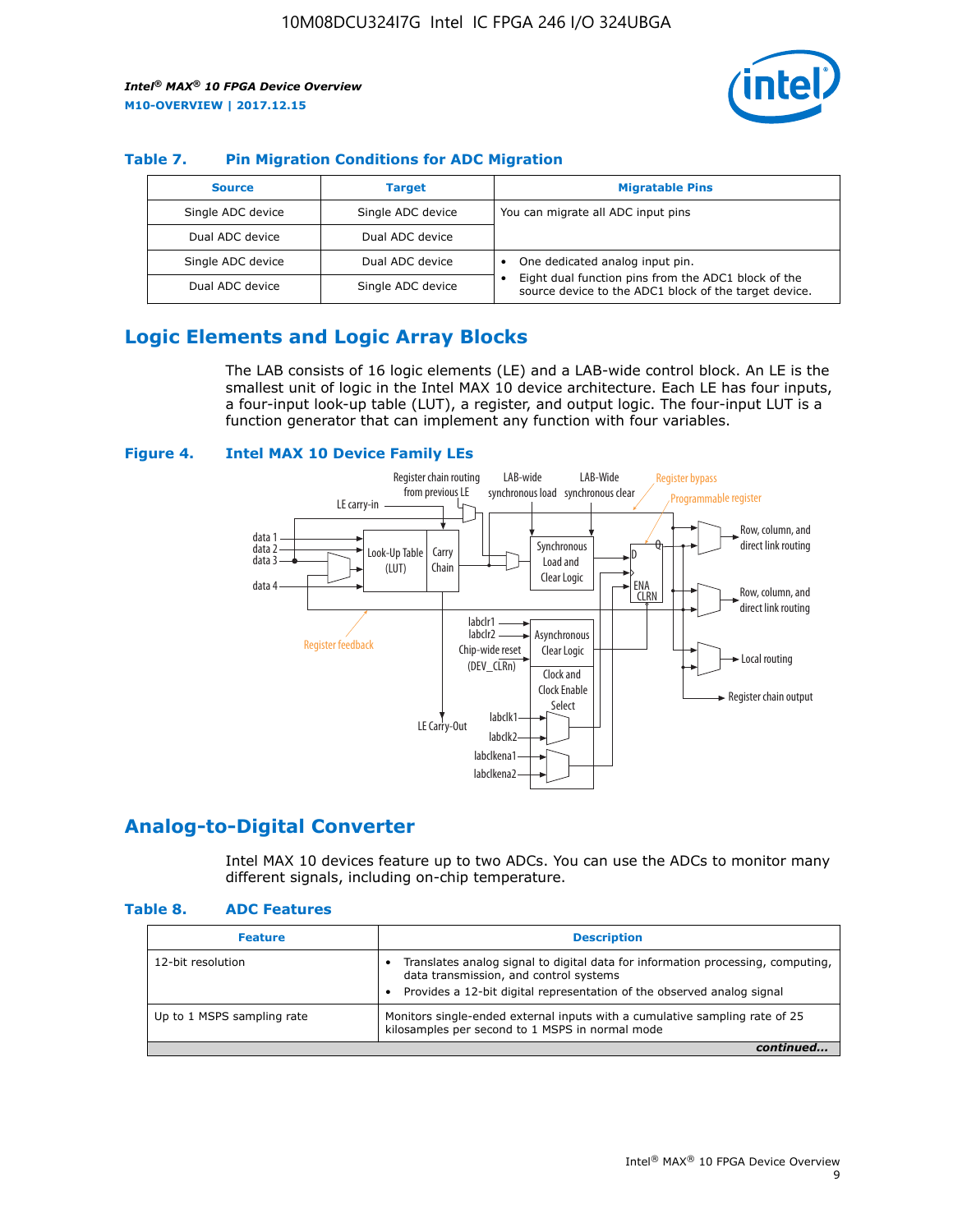

| <b>Feature</b>                                                  | <b>Description</b>                                                                                                                                 |
|-----------------------------------------------------------------|----------------------------------------------------------------------------------------------------------------------------------------------------|
| Up to 17 single-ended external inputs<br>for single ADC devices | One dedicated analog and 16 dual function input pins                                                                                               |
| Up to 18 single-ended external inputs<br>for dual ADC devices   | One dedicated analog and eight dual-function input pins in each ADC block<br>$\bullet$<br>Simultaneous measurement capability for dual ADC devices |
| On-chip temperature sensor                                      | Monitors external temperature data input with a sampling rate of up to 50<br>kilosamples per second                                                |

## **User Flash Memory**

The user flash memory (UFM) block in Intel MAX 10 devices stores non-volatile information.

UFM provides an ideal storage solution that you can access using Avalon Memory-Mapped (Avalon-MM) slave interface protocol.

#### **Table 9. UFM Features**

| <b>Features</b>     | <b>Capacity</b>                                                             |
|---------------------|-----------------------------------------------------------------------------|
| Endurance           | Counts to at least 10,000 program/erase cycles                              |
| Data retention      | 20 years at 85 °C<br>٠<br>10 years at 100 °C<br>$\bullet$                   |
| Operating frequency | Maximum 116 MHz for parallel interface and 7.25 MHz for<br>serial interface |
| Data length         | Stores data up to 32 bits length in parallel                                |

## **Embedded Multipliers and Digital Signal Processing Support**

Intel MAX 10 devices support up to 144 embedded multiplier blocks. Each block supports one individual  $18 \times 18$ -bit multiplier or two individual  $9 \times 9$ -bit multipliers.

With the combination of on-chip resources and external interfaces in Intel MAX 10 devices, you can build DSP systems with high performance, low system cost, and low power consumption.

You can use the Intel MAX 10 device on its own or as a DSP device co-processor to improve price-to-performance ratios of DSP systems.

You can control the operation of the embedded multiplier blocks using the following options:

- Parameterize the relevant IP cores with the Intel Quartus Prime parameter editor
- Infer the multipliers directly with VHDL or Verilog HDL

System design features provided for Intel MAX 10 devices: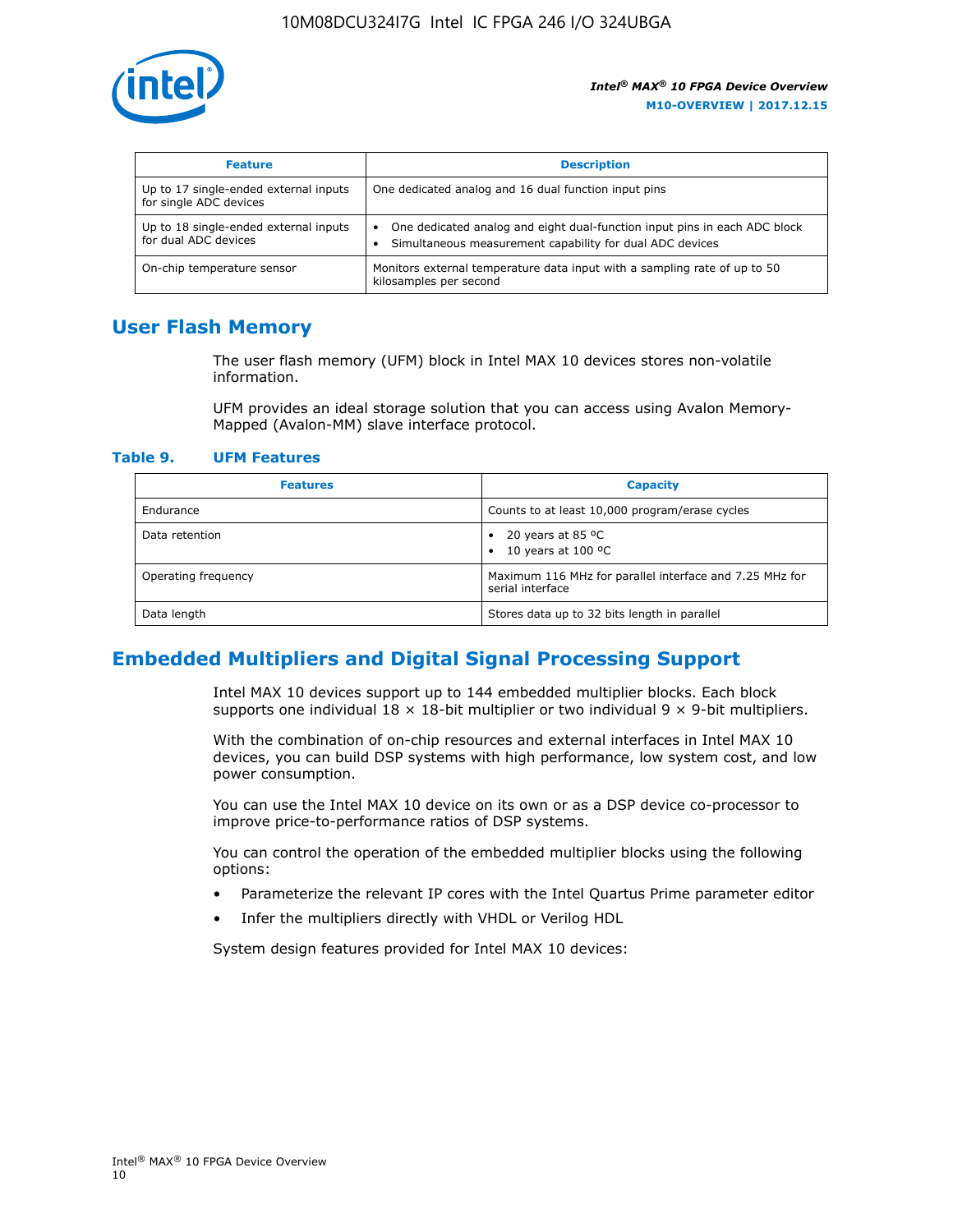

- DSP IP cores:
	- Common DSP processing functions such as finite impulse response (FIR), fast Fourier transform (FFT), and numerically controlled oscillator (NCO) functions
	- Suites of common video and image processing functions
- Complete reference designs for end-market applications
- DSP Builder for Intel FPGAs interface tool between the Intel Quartus Prime software and the MathWorks Simulink and MATLAB design environments
- DSP development kits

## **Embedded Memory Blocks**

The embedded memory structure consists of M9K memory blocks columns. Each M9K memory block of a Intel MAX 10 device provides 9 Kb of on-chip memory capable of operating at up to 284 MHz. The embedded memory structure consists of M9K memory blocks columns. Each M9K memory block of a Intel MAX 10 device provides 9 Kb of on-chip memory. You can cascade the memory blocks to form wider or deeper logic structures.

You can configure the M9K memory blocks as RAM, FIFO buffers, or ROM.

The Intel MAX 10 device memory blocks are optimized for applications such as high throughput packet processing, embedded processor program, and embedded data storage.

| <b>Operation Modes</b> | <b>Port Widths</b>                                                            |
|------------------------|-------------------------------------------------------------------------------|
| Single port            | $x1, x2, x4, x8, x9, x16, x18, x32, and x36$                                  |
| Simple dual port       | $x1, x2, x4, x8, x9, x16, x18, x32, and x36$                                  |
| True dual port         | $\times1, \times2, \times4, \times8, \times9, \times16, \text{and } \times18$ |

#### **Table 10. M9K Operation Modes and Port Widths**

# **Clocking and PLL**

Intel MAX 10 devices offer the following resources: global clock (GCLK) networks and phase-locked loops (PLLs) with a 116-MHz built-in oscillator.

Intel MAX 10 devices support up to 20 global clock (GCLK) networks with operating frequency up to 450 MHz. The GCLK networks have high drive strength and low skew.

The PLLs provide robust clock management and synthesis for device clock management, external system clock management, and I/O interface clocking. The high precision and low jitter PLLs offers the following features:

- Reduction in the number of oscillators required on the board
- Reduction in the device clock pins through multiple clock frequency synthesis from a single reference clock source
- Frequency synthesis
- On-chip clock de-skew
- Jitter attenuation
- Dynamic phase-shift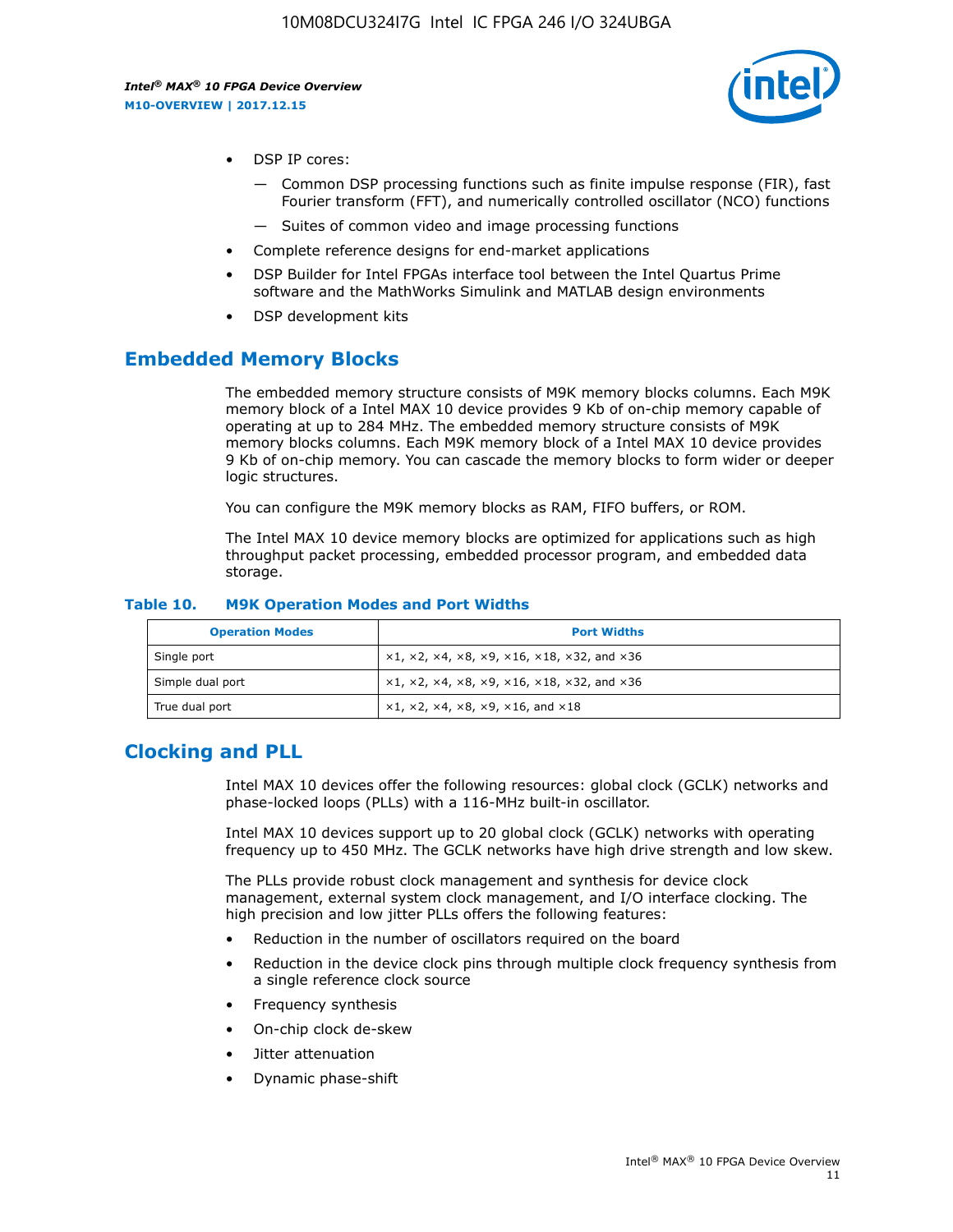

- Zero delay buffer
- Counter reconfiguration
- Bandwidth reconfiguration
- Programmable output duty cycle
- PLL cascading
- Reference clock switchover
- Driving of the ADC block

# **FPGA General Purpose I/O**

The Intel MAX 10 I/O buffers support a range of programmable features.

These features increase the flexibility of I/O utilization and provide an alternative to reduce the usage of external discrete components such as a pull-up resistor and a PCI clamp diode.

# **External Memory Interface**

Dual-supply Intel MAX 10 devices feature external memory interfaces solution that uses the I/O elements on the right side of the devices together with the UniPHY IP.

With this solution, you can create external memory interfaces to 16-bit SDRAM components with error correction coding (ECC).

*Note:* The external memory interface feature is available only for dual-supply Intel MAX 10 devices.

### **Table 11. External Memory Interface Performance**

| <b>External Memory</b><br>Interface <sup>(3)</sup> | <b>I/O Standard</b> | <b>Maximum Width</b> | <b>Maximum Frequency (MHz)</b> |
|----------------------------------------------------|---------------------|----------------------|--------------------------------|
| <b>DDR3 SDRAM</b>                                  | SSTL-15             | 16 bit $+8$ bit ECC  | 303                            |
| <b>DDR3L SDRAM</b>                                 | SSTL-135            | 16 bit $+8$ bit ECC  | 303                            |
| <b>DDR2 SDRAM</b>                                  | SSTL-18             | 16 bit $+8$ bit ECC  | 200                            |
| LPDDR2 SDRAM                                       | $H SUL-12$          | 16 bit without ECC   | 200(4)                         |

## **Related Links**

[External Memory Interface Spec Estimator](http://www.altera.com/technology/memory/estimator/mem-emif-index.html)

Provides a parametric tool that allows you to find and compare the performance of the supported external memory interfaces in Intel FPGAs.

 $(3)$  The device hardware supports SRAM. Use your own design to interface with SRAM devices.

 $(4)$  To achieve the specified performance, constrain the memory device I/O and core power supply variation to within ±3%. By default, the frequency is 167 MHz.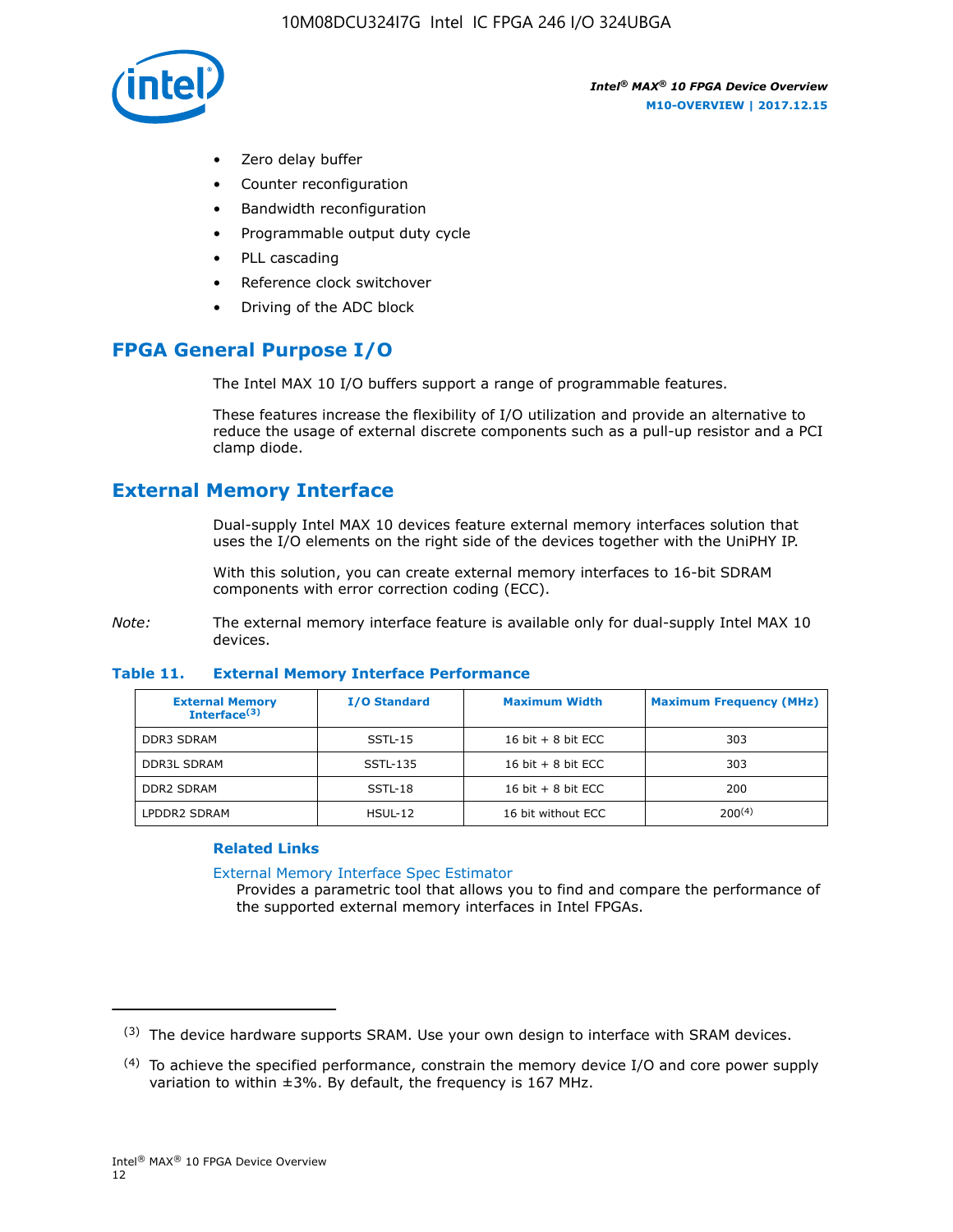

# **Configuration**

## **Table 12. Configuration Features**

| <b>Feature</b>                    | <b>Description</b>                                                                                                                                                                       |
|-----------------------------------|------------------------------------------------------------------------------------------------------------------------------------------------------------------------------------------|
| Dual configuration                | Stores two configuration images in the configuration flash memory (CFM)<br>Selects the first configuration image to load using the CONFIG SEL pin                                        |
| Design security                   | Supports 128-bit key with non-volatile key programming<br>Limits access of the JTAG instruction during power-up in the JTAG secure mode<br>Unique device ID for each Intel MAX 10 device |
| <b>SEU Mitigation</b>             | Auto-detects cyclic redundancy check (CRC) errors during configuration<br>Provides optional CRC error detection and identification in user mode                                          |
| Dual-purpose configuration<br>pin | Functions as configuration pins prior to user mode<br>$\bullet$<br>Provides options to be used as configuration pin or user I/O pin in user mode                                         |
| Configuration data<br>compression | Decompresses the compressed configuration bitstream data in real-time during<br>configuration<br>Reduces the size of configuration image stored in the CFM                               |
| Instant-on                        | Provides the fastest power-up mode for Intel MAX 10 devices.                                                                                                                             |

#### **Table 13. Configuration Schemes for Intel MAX 10 Devices**

| <b>Configuration Scheme</b>   | <b>Compression</b>       | <b>Encryption</b> | <b>Dual Image</b><br><b>Configuration</b> | <b>Data Width</b> |
|-------------------------------|--------------------------|-------------------|-------------------------------------------|-------------------|
| <b>Internal Configuration</b> | Yes                      | Yes               | Yes                                       |                   |
| <b>JTAG</b>                   | $\overline{\phantom{a}}$ |                   | -                                         |                   |

## **Power Management**

## **Table 14. Power Options**

| <b>Power Options</b>                  | <b>Advantage</b>                                                                                                                        |  |
|---------------------------------------|-----------------------------------------------------------------------------------------------------------------------------------------|--|
| Single-supply device                  | Saves board space and costs.                                                                                                            |  |
| Dual-supply device                    | Consumes less power<br>Offers higher performance<br>$\bullet$                                                                           |  |
| Power management<br>controller scheme | Reduces dynamic power consumption when certain applications are in standby mode<br>Provides a fast wake-up time of less than 1 ms.<br>٠ |  |

# **Document Revision History for Intel MAX 10 FPGA Device Overview**

| <b>Date</b>   | <b>Version</b> | <b>Changes</b>                                                                                                                                                                                                                       |
|---------------|----------------|--------------------------------------------------------------------------------------------------------------------------------------------------------------------------------------------------------------------------------------|
| December 2017 | 2017.12.15     | Added the U324 package for the Intel MAX 10 single power supply<br>devices.<br>Updated the 10M02 GPIO and LVDS count in the Maximum Resource<br>Counts for Intel MAX 10 Devices table.<br>Updated the I/O vertical migration figure. |
| February 2017 | 2017.02.21     | Rebranded as Intel.                                                                                                                                                                                                                  |
|               |                |                                                                                                                                                                                                                                      |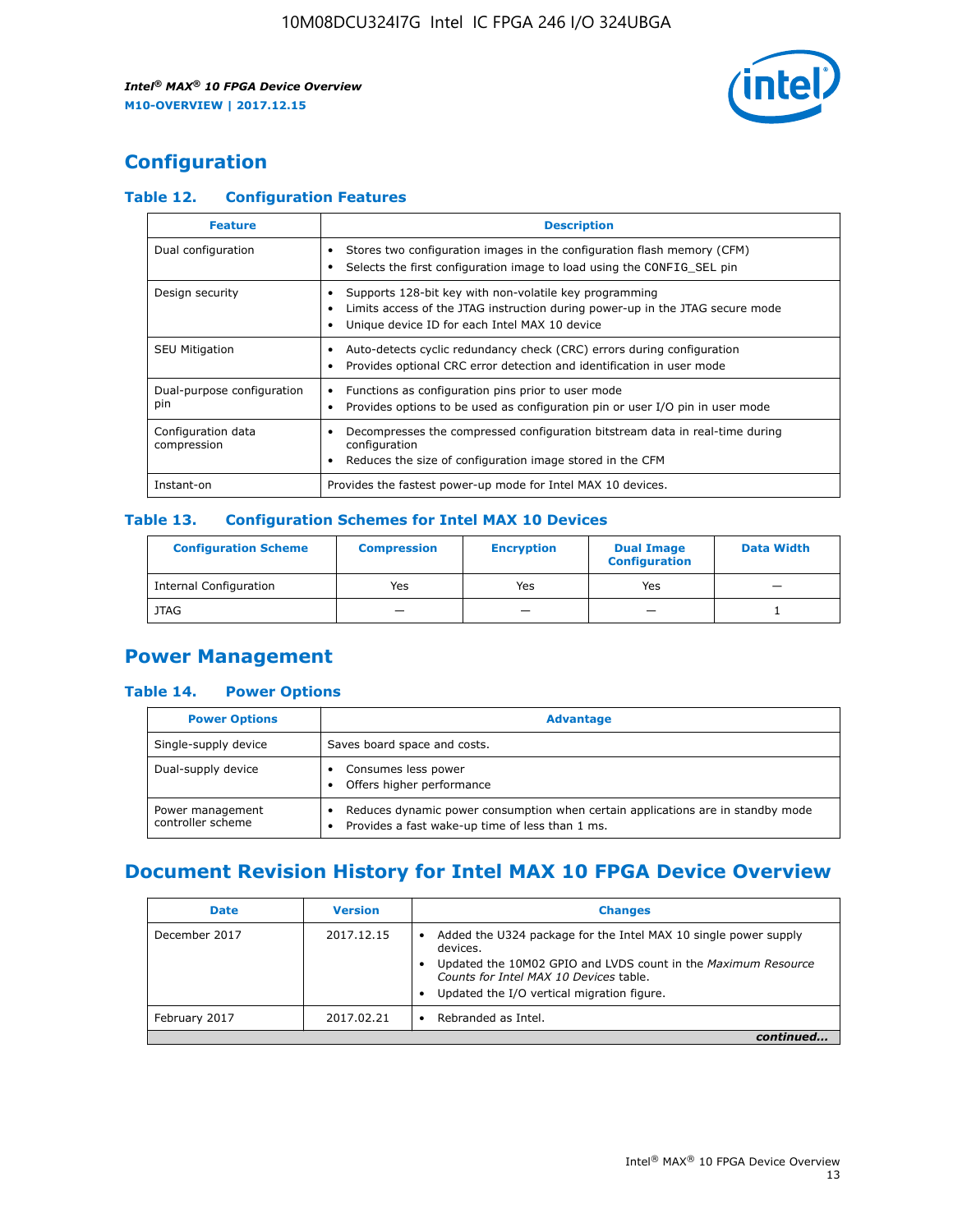

| <b>Date</b>    | <b>Version</b> | <b>Changes</b>                                                                                                                                                                                                                                                                                                                                                                                                                                                                                                                                                                                                                                                                                                                                                                                                                                                                                                                                                                                                                                                                                                                                                                         |
|----------------|----------------|----------------------------------------------------------------------------------------------------------------------------------------------------------------------------------------------------------------------------------------------------------------------------------------------------------------------------------------------------------------------------------------------------------------------------------------------------------------------------------------------------------------------------------------------------------------------------------------------------------------------------------------------------------------------------------------------------------------------------------------------------------------------------------------------------------------------------------------------------------------------------------------------------------------------------------------------------------------------------------------------------------------------------------------------------------------------------------------------------------------------------------------------------------------------------------------|
| December 2016  | 2016.12.20     | • Updated EMIF information in the Summary of Features for Intel MAX 10<br>Devices table. EMIF is only supported in selected Intel MAX 10 device<br>density and package combinations, and for 600 Mbps performance, -6<br>device speed grade is required.<br>Updated the device ordering information to include P for leaded<br>$\bullet$<br>package.                                                                                                                                                                                                                                                                                                                                                                                                                                                                                                                                                                                                                                                                                                                                                                                                                                   |
| May 2016       | 2016.05.02     | Removed all preliminary marks.<br>Update the ADC sampling rate description. The ADC feature monitors<br>$\bullet$<br>single-ended external inputs with a cumulative sampling rate of 25<br>kilosamples per second to 1 MSPS in normal mode.                                                                                                                                                                                                                                                                                                                                                                                                                                                                                                                                                                                                                                                                                                                                                                                                                                                                                                                                            |
| November 2015  | 2015.11.02     | Removed SF feature from the device ordering information figure.<br>$\bullet$<br>Changed instances of Quartus II to Intel Quartus Prime.<br>$\bullet$                                                                                                                                                                                                                                                                                                                                                                                                                                                                                                                                                                                                                                                                                                                                                                                                                                                                                                                                                                                                                                   |
| May 2015       | 2015.05.04     | Added clearer descriptions for the feature options listed in the device<br>$\bullet$<br>ordering information figure.<br>• Updated the maximum dedicated LVDS transmitter count of 10M02<br>device from 10 to 9.<br>• Removed the F672 package of the Intel MAX 10 10M25 device :<br>- Updated the devices I/O resources per package.<br>$-$ Updated the I/O vertical migration support.<br>- Updated the ADC vertical migration support.<br>Updated the maximum resources for 10M25 device:<br>$\bullet$<br>- Maximum GPIO from 380 to 360.<br>- Maximum dedicated LVDS transmitter from 26 to 24.<br>- Maximum emulated LVDS transmitter from 181 to 171.<br>- Maximum dedicated LVDS receiver from 181 to 171.<br>Added ADC information for the E144 package of the 10M04 device.<br>$\bullet$<br>Updated the ADC vertical migration diagram to clarify that there are<br>$\bullet$<br>single ADC devices with eight and 16 dual function pins.<br>Removed the note about contacting Altera for DDR3, DDR3L, DDR2,<br>$\bullet$<br>and LPDDR2 external memory interface support. The Intel Quartus<br>Prime software supports these external memory interfaces from version<br>15.0. |
| December 2014  | 2014.12.15     | • Changed terms:<br>- "dual image" to "dual configuration image"<br>- "dual-image configuration" to dual configuration"<br>• Added memory initialization feature for Flash and Analog devices.<br>• Added maximum data retention capacity of up to 20 years for UFM<br>feature.<br>Added maximum operating frequency of 7.25 MHz for serial interface<br>$\bullet$<br>for UFM feature.                                                                                                                                                                                                                                                                                                                                                                                                                                                                                                                                                                                                                                                                                                                                                                                                 |
| September 2014 | 2014.09.22     | Initial release.                                                                                                                                                                                                                                                                                                                                                                                                                                                                                                                                                                                                                                                                                                                                                                                                                                                                                                                                                                                                                                                                                                                                                                       |